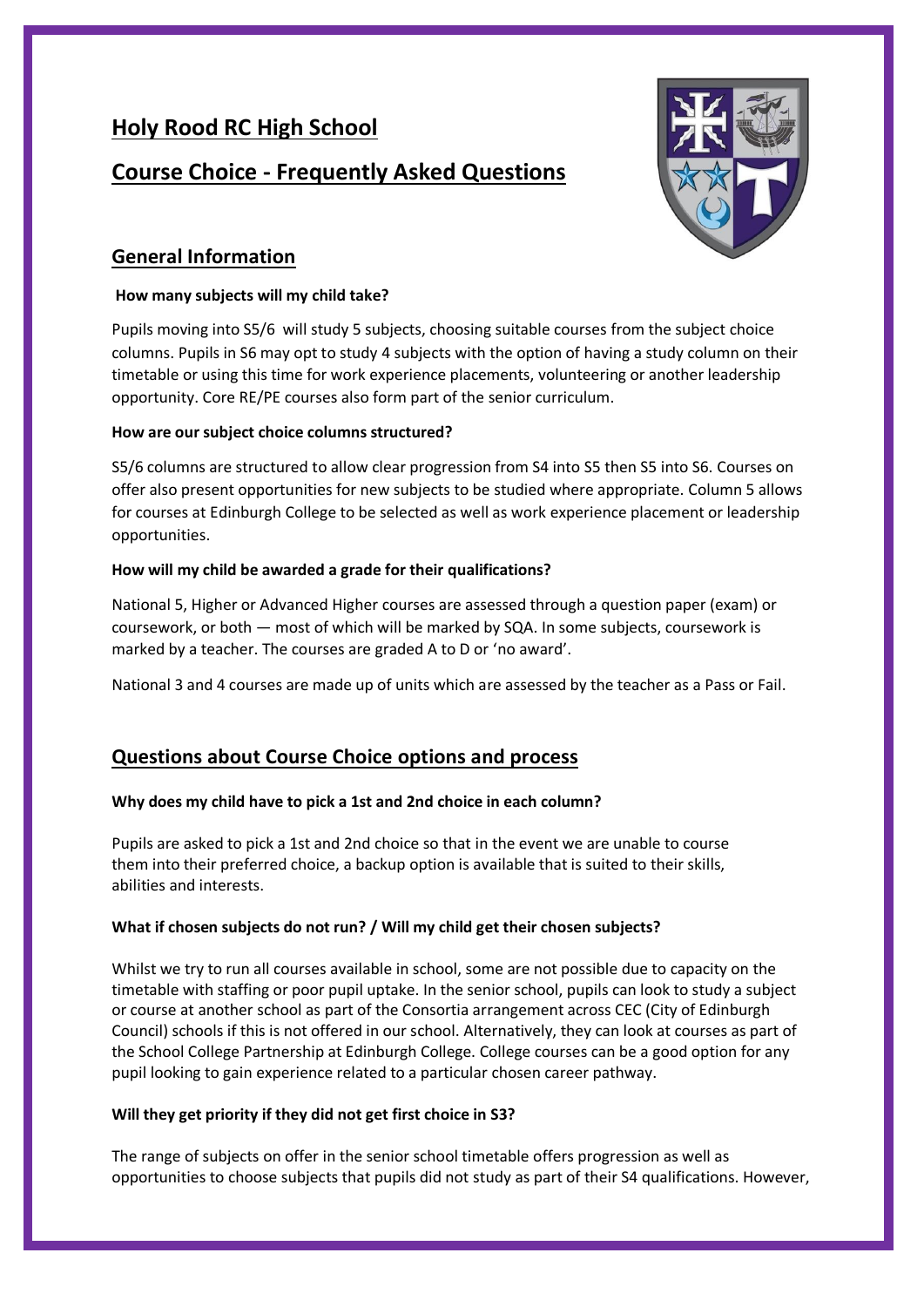we do recommend that S4 pupils think about progression into S5 and would advise that pupils talk to their Year Head or Careers Adviser for advice and guidance if they want to make significant changes for their S5 choices.

#### **What happens if there are no subjects that they want to take in a particular column?**

Any pupil who is struggling to make choices should speak to their Year Head for advice.

There are other options available to pupils in Column 5 on the Course Option form which offer opportunities outwith school such as courses at Edinburgh college. We also offer the Duke of Edinburgh Silver Award as an excellent leadership qualification for S6 pupils. For some pupils a work experience placement at that time may be a suitable option depending on chosen career pathway.

Progression may also involve new courses that are related to subjects already studied, usually offered within the same faculty. S6 pupils in particular may wish to consider some new courses to broaden their knowledge, enhance and develop their skills, and add to the range of qualifications they have already gained.

#### **Can pupils do a Higher if they have not done the Nat 5 qualification ('crash' Higher)?**

In the senior school, many subjects would require a National 5 qualification for entry into that course; this ensures progression and the required knowledge and skills to be able to cope with the demands of the subject at Higher level. However, some subjects do not require the National 5 qualification and are suitable for pupils who have attained a level and range of qualifications and skills that indicate suitability and likelihood for success in these subjects. An example of subjects that would be suitable for this is Psychology (S6 only), Modern Studies and Business Education. Pupils should always seek advice about 'crash' Highers to ensure this is a good option for them.

#### **Can Highers be taken over 2 years?**

National and Higher course are taught as one-year courses with the expectation that pupils complete and gain that qualification at the end of the school year. Sometimes, for various reasons, a pupil may not have made sufficient progress to gain the qualification. In this instance, we recommend that parents/carers and pupils work with the school to agree the best outcome for the pupil. This may involve postponing presentation to the following year or looking for a more suitable alternative qualification.

## **Questions about support with making Course Choice**

#### **Do pupils have the opportunity to speak to subject teachers about course choice?**

Teachers will share information about the courses on offer in their faculties. This also gives pupils an opportunity to ask more specific questions relating to course content, assessment and qualifications. Teachers will also talk about skills and careers pathways that these subjects offer.

#### **How do pupils get more detailed information on specific courses?**

The Course Information booklets that all pupils received in the Course Choice assemblies provides information on the course choice process, qualifications, and detailed subject course information.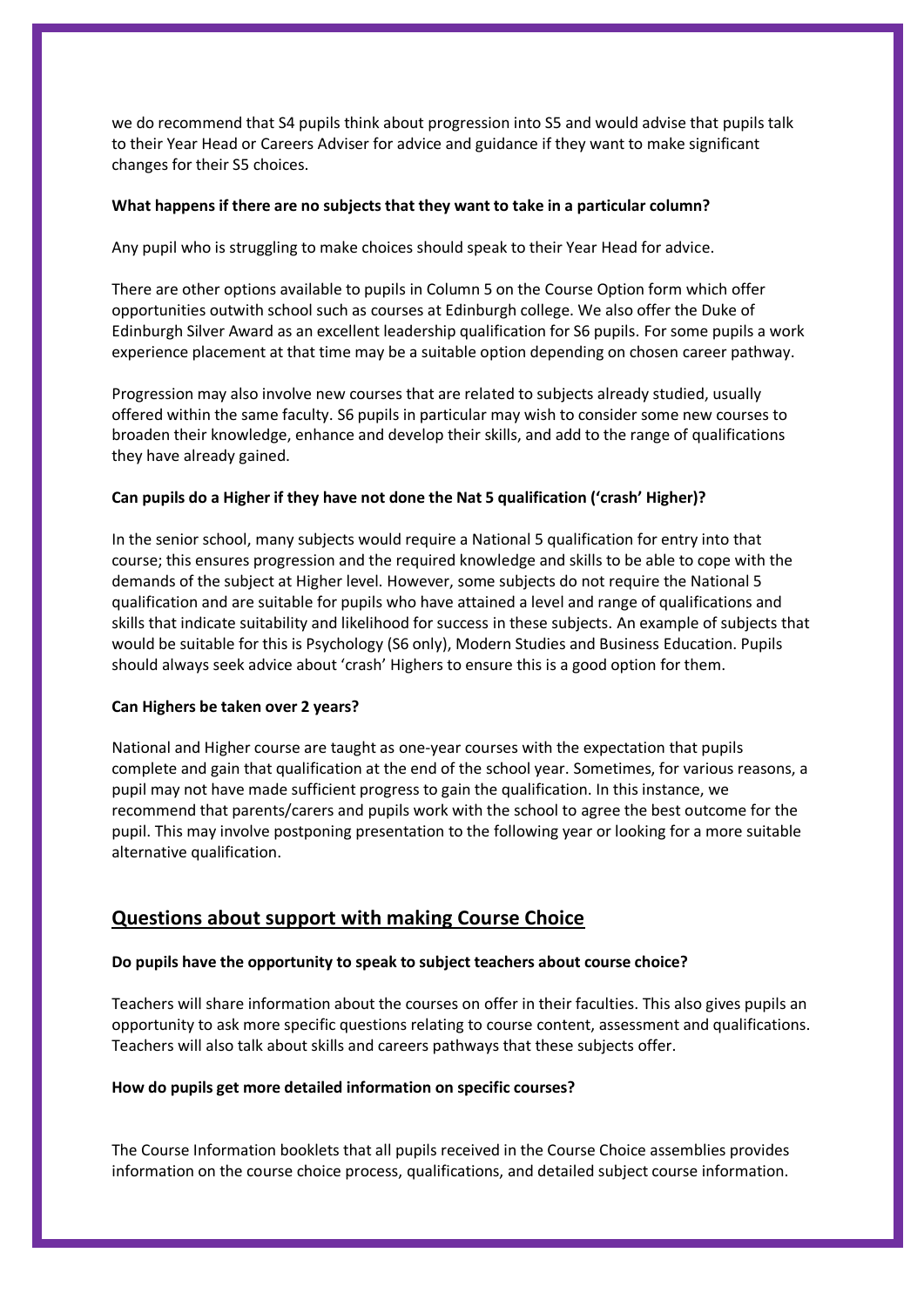You may also wish to look at the subject choice tool on the My World of Work website: [www.myworldofwork.co.uk](http://www.myworldofwork.co.uk/)

#### **How to support making choices in S5 vs S6?**

S6 pupils will have already gained a set of qualifications over both S4 and S5 and should carefully consider skills and interests along with entry requirements for their intended career pathways when making choices for S6. UCAS, individual university and Edinburgh college websites will give more detailed information on courses and entry requirements that will help shape decisions for S6. Pupils in S6 may also wish to consider opportunities to gain alternative qualifications that are both rewarding and allow for personal development, wider achievement and enhancement of skills that many employers and college and universities look for. In Holy Rood, senior pupils can opt for the following courses/opportunities which are all accredited and allow pupils not only to gain recognised qualifications but also to gain a positive personal development experience.

- In S5/6 core PE, pupils have the opportunity to work towards a school-based award or an SQA Leadership Award. Pupils learn about team building, leadership styles, skills and qualities. They participate in practical tasks to help them develop some of these skills, and then put what they have learned into practice in a pupil planned teaching and coaching session.
- S6 pupils can choose to work towards The Pope Benedict XVI Caritas Award which encourages and promotes the ongoing faith journey of young people. This award asks young people to use their faith learning as a starting point for further faith development. This takes place during S6 core RE classes. The award involves 20 hours voluntary faith service in school and 20 hours in a local parish, mosque, or temple. Pupils who are successful attend a national ceremony to receive their award.
- The school offers the Duke of Edinburgh Bronze Award to S3 pupils and the DofE Silver Award to S6 pupils.

## **Questions about options once course choices have been made**

#### **Can my child change their subjects if they are not enjoying it?**

S5/6 pupils have an opportunity to change coursing at the start of the new school session in August.

For information about positive destinations to support course choice and post-school pathways, please have a look at the websites below where you will find lots of information to support pupils**:**

- **My World of Work – [www.myworldofwork.co.uk](http://www.myworldofwork.co.uk/)**
- **Edinburgh College –** [www.edinburghcollege.ac.uk](http://www.edinburghcollege.ac.uk/)
- **UCAS –** [www.ucas.com](http://www.ucas.com/)

The new timetable starts in June each year, offering pupils an opportunity to settle into these new courses and supporting a smoother return to study after the summer holiday.

#### **Can my child change their subjects once they have their exam results?**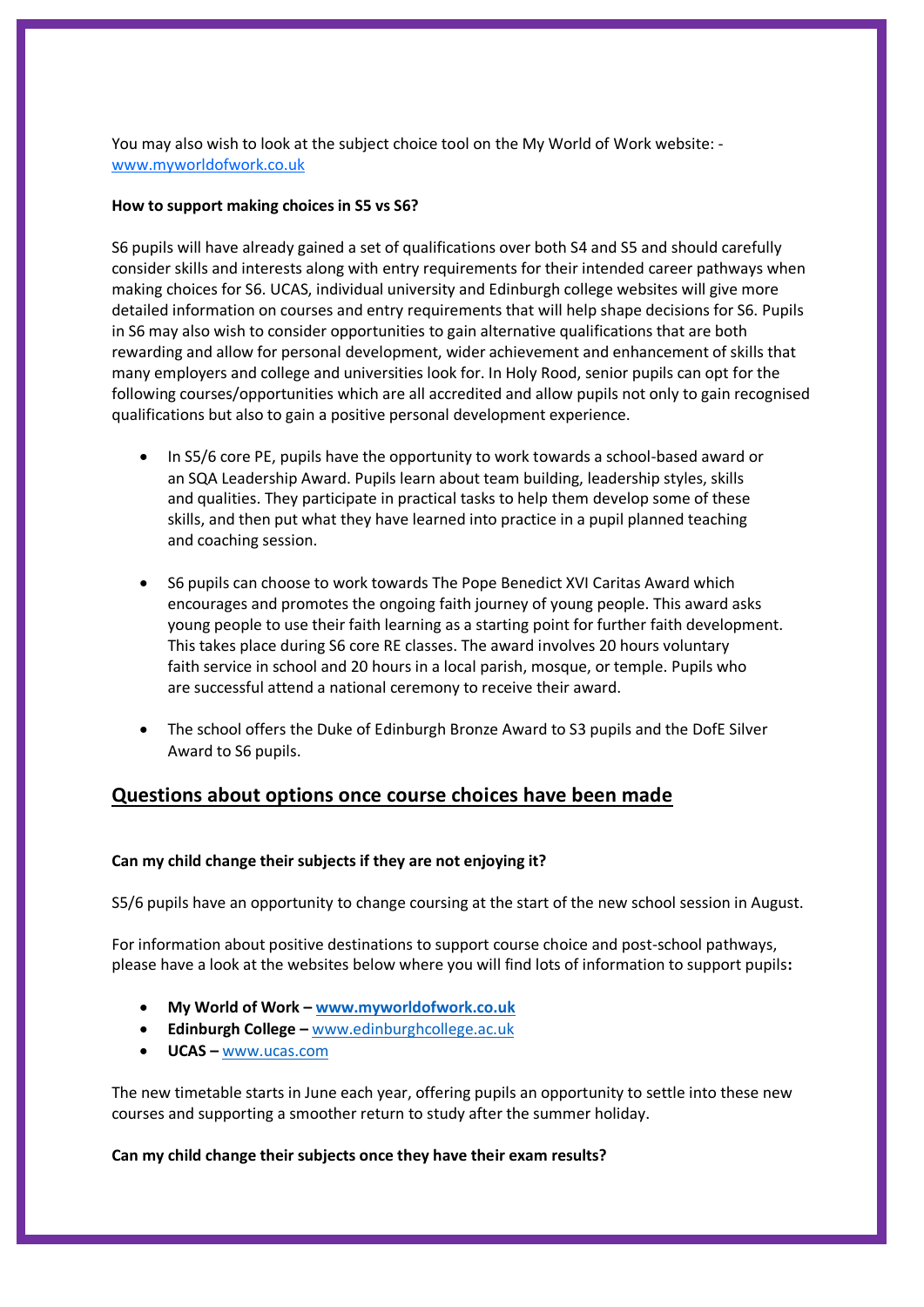For our senior pupils, SQA results come out on Tuesday  $9<sup>th</sup>$  August this year, and this may result in some pupils wishing to reconsider their course choices and make changes to their coursing. These changes will be made in August after the results come out. Any pupil wishing to do this should speak to their Year Head. Pupils will be able to access advice from their teachers, Year Head, and the Careers Adviser.

Pupils will be able to make changes where this is availability in courses. We strongly advise pupils and their families to read the Attainment reports and the S5 and S6 Course Information booklets to support making course choices. Please contact your child's Year Head or Careers Adviser if you require further support. There is more information in the pre-recorded presentation about how to support your child with their course choice.

### **Questions about SQA exams**

#### **General Exam information?**

We understand that you and your child may have questions about the SQA National Qualifications for this year. Please click the link for SQA updates including the SQA blog and 'Supporting learners as COVID disruption continues': [https://tinyurl.com/mt64ct98](https://tinyurl.com/mt64ct98 )

The school will keep parents/carers and pupils updated if there are any changes to the SQA exams. The exam diet starts on Tuesday 26 April and finishes on Wednesday 1 June 2022. The exam timetable can be accessed on the SQA website: [www.sqa.org.uk](http://www.sqa.org.uk/)

#### **Will there be study leave during the exams?**

We are waiting on information about study leave for the SQA exams from CEC. We will share information with you as soon as we are able to do so.

## **Questions about support with exam preparation**

#### **How do you support pupils with managing their workload?/ What support will be given to pupils in preparation for their SQA exams?**

Supports that were in place for the Prelim exams will continue in preparation for the SQA exams. We offer supported study classes after school and at lunchtime and we would encourage your child to make effective use of this additional support. The Supported Study timetable can be found on the school website, please click on the link: - <https://tinyurl.com/4vymyzu6>

We are also offering a programme of supported study classes for some subjects during the February break. Details of the programme will be emailed to you.

We also run a study club on Tuesdays after school for S4 pupils, this was well attended before the Prelims, and we recommend that our S4 pupils continue to make effective use of this opportunity.

Pupils are given advice on how to manage their workload in PSE, Tutor Time, and targeted attainment assemblies. This includes study plans, time management and different study/revision methods. The Mentoring programme offers support to a group of identified pupils and these pupils should ensure that they work with their Mentor and attend the weekly meetings that provide them with targeted support in preparation for their exams. All pupils can speak with their Year Head who